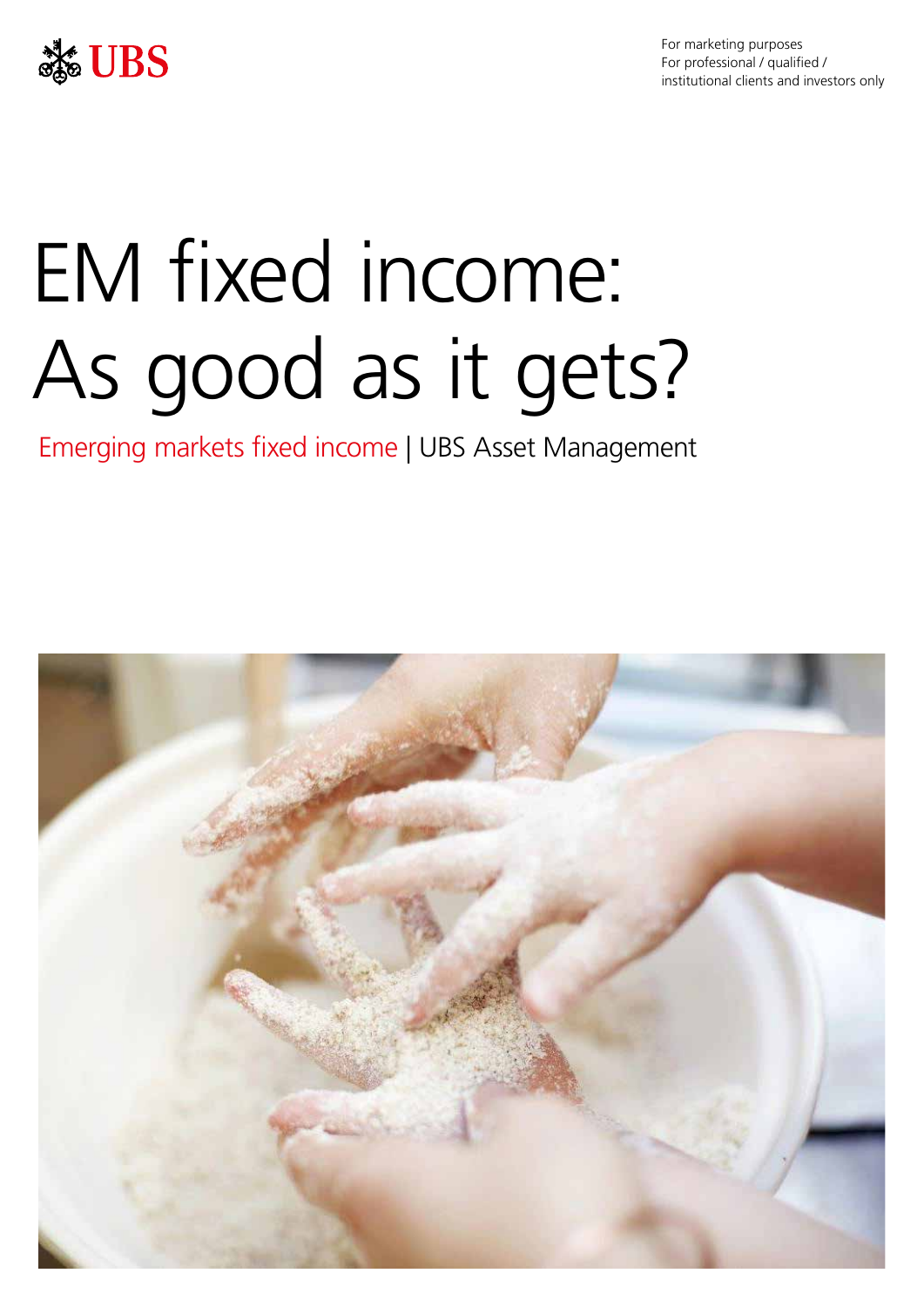## Q4 2020: Another strong performance period

- Emerging markets fixed income (EM FI) had a strong Q4, EM FI showed positive returns across all asset classes in Q4 lower post US election uncertainty that trumped the new pandemic wave. (67 bps) in Q4 to 352 bps (326 bps) generating a 7.36%
- levels. EM high yield (HY) spreads are 100 bps wider than an extremely benign result given the array of shocks that those higher risk premiums. around 20 bps in Q4, detracting from total credit returns.
- EM rates are at record lows in most countries and offer
- Returns in Q1 2021 will likely continue to reflect global the USD in Q4. In all, the local index returned 9.62% and economies and pandemic developments. and currencies reached 8.37% and -5.23%, respectively.

reflecting record easy global financial conditions and 2020. Sovereign (corporate) credit spreads as measured by the EMBIGD<sup>1</sup> (CEMBID<sup>2</sup>) tightened by an impressive 81 bps (5.10%) spread return. With this result, the full year spread – EM investment grade (IG) spreads are at pre-pandemic return in sovereigns (corporates) recovered to -2.94% (1.20%), pre-pandemic levels, but lower capacity-to-pay warrant impacted EM FI in 2020. US Treasury (UST) yields widened

Local yields (as measured by the GBIEMGD<sup>3</sup>) tightened by 26 little value while most EM currencies are still fundamentally bps to 4.22%, generating a return of 2.95% in Q4. The long undervalued. awaited rally in emerging market currencies finally arrived in Q4: EM currencies strengthened an impressive 6.67% against factors, including the pace and size of stimulus in developed 2.69% in Q4 and 2020, respectively. The 2020 returns in rates

## **Q4 2020 returns**

| US dollar<br>debt                           | Total<br>return | <b>Spread</b><br>return | <b>US treasury</b><br>return |
|---------------------------------------------|-----------------|-------------------------|------------------------------|
| JP Morgan EMBI<br><b>Global Diversified</b> | 5.80%           | 7.36%                   | $-1.46%$                     |
| JP Morgan CEMBI<br>Diversified              | 4.29%           | 5.10%                   | $-0.77%$                     |

| Local currency<br>debt                        | Total<br>return | Currency<br>return | Local debt<br>return |
|-----------------------------------------------|-----------------|--------------------|----------------------|
| JP Morgan GBI-EM<br><b>Global Diversified</b> | 9.62%           | 6.67%              | 2.76%                |
| JP Morgan ELMI+                               | 5.97%           | 5.43%              | 0.51%                |
|                                               |                 |                    |                      |

JPM = JP Morgan.

EMBI = Emerging Markets Bond Index.

CEMBI = Corporate Emerging Markets Bond Index.

GBI-EM = Government Bond Index – Emerging Markets.

ELMI = Emerging Local Markets Index.

Source: Data as of 31 December 2020. Bloomberg Finance.

## **2020 returns**

| US dollar<br>debt                    | Total<br>return | Spread<br>return | US treasury<br>return |
|--------------------------------------|-----------------|------------------|-----------------------|
| JP Morgan EMBI<br>Global Diversified | 5.26%           | $-2.94%$         | 8.44%                 |
| JP Morgan CEMBI<br>Diversified       | 7.35%           | 1.20%            | 6.08%                 |

| Local currency<br>debt                 | Total<br>return | Currency<br>return | Local debt<br>return |
|----------------------------------------|-----------------|--------------------|----------------------|
| JP Morgan GBI-EM<br>Global Diversified | 2.69%           | $-5.23%$           | 8.37%                |
| JP Morgan ELMI+                        | 1.73%           | $-1.14%$           | 2.91%                |

The tables show total returns of US dollar and local currency debt plus their return components, as explained below:

– US dollar debt return components: Spread return results from the yield difference between emerging markets debt and US treasuries and from spread movements. US treasury return results from US treasury yield movements.

– Local currency debt return components: Local debt return results from yield movements and coupons of the underlying bonds in local currency. Currency return results from exchange rate movements.

1 JP Morgan Emerging Markets Bond Index Global Diversified

2 JP Morgan Corporate Emerging Markets Bond Index Diversified

3 JP Morgan Global Bond Index Emerging Markets Global Diversified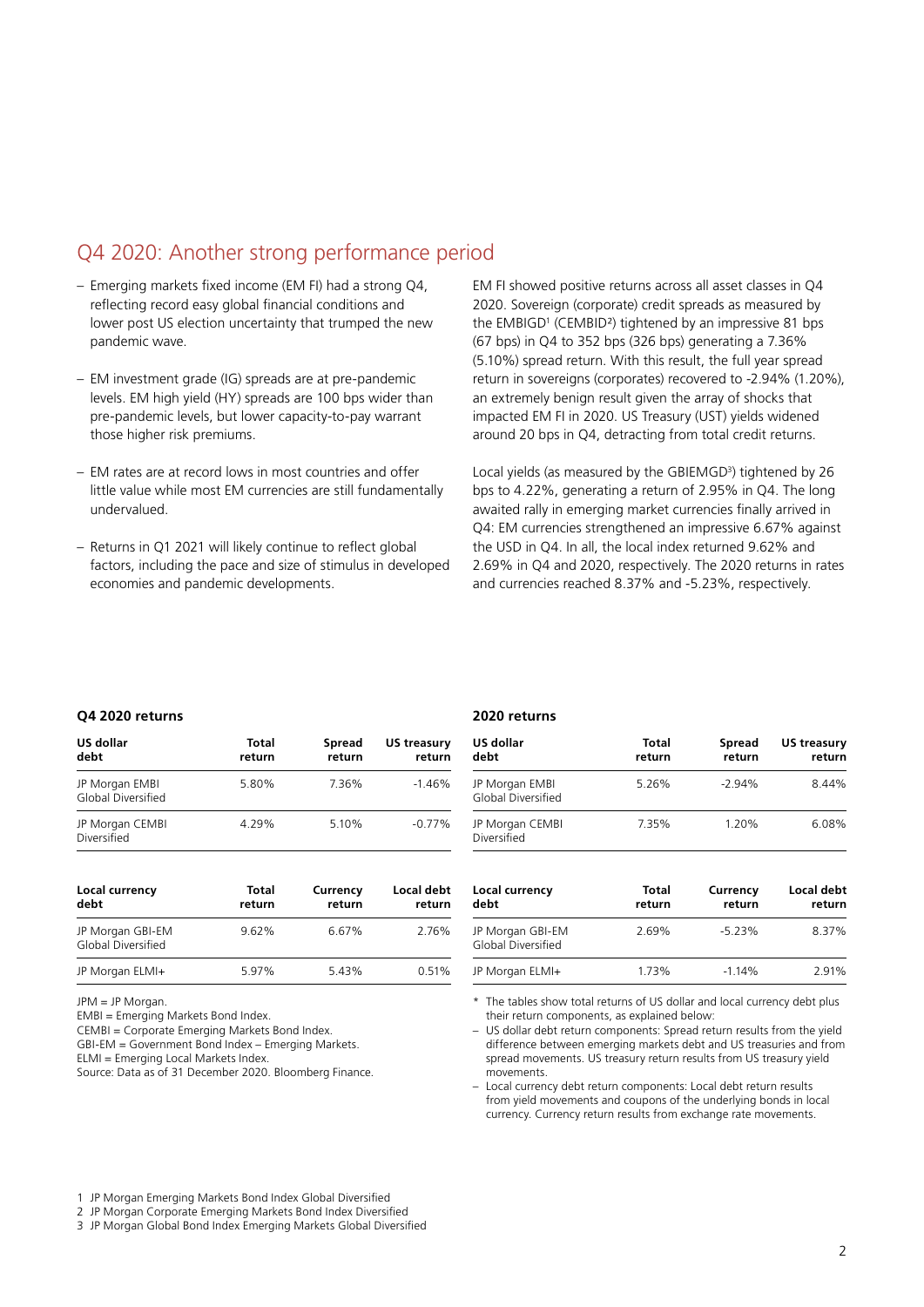## Very strong inflows in Q4 2020

According to the latest J.P. Morgan survey<sup>4</sup>, EM FI attracted USD 30.5 billion in new investments in Q4 2020, after recording USD 17.5 billion of inflows in Q3. Sovereign and corporate credit saw inflows of USD 19 billion in Q4 adding to the USD 11.3 billion inflow in Q3, while local EM (currency and rates) saw inflows of USD 11.5 billion in Q4 from a USD 6.3 billion inflow in Q3.

Robust debt issuance continued in Q4, particularly by IG credits. According to Bank of America<sup>4</sup>, Sovereign and corporate issuance in Q4 2020 reached USD 52.6 billion and USD 98.6 billion (mostly from China), respectively, a continuation from Q3. Amortization and coupon payments reached USD 22.4 billion for sovereigns and USD 76.5 billion for corporates.

# Global activity stabilized amidst a new pandemic wave

Global economic activity stabilized in Q4 as countries across the world re-opened as the impact of the pandemic subsided during the southern hemisphere spring. PMIs (Purchasing Managers Indices – a measure of economic activity) in developed markets (DM) recovered to pre-pandemic levels in Q4 but started pointing downwards later in the quarter. A better post-election outcome in the US and very positive news on the vaccine front lifted animal spirits and contributed to the recovery. PMIs and other economic indicators showed signals of a slowdown in economic activity in December, however. First, the smaller-than-expected US fiscal stimulus came too late to have an impact in Q4, and second the pandemic across Europe and the US picked up strongly once again forcing new lockdowns. PMIs in EM recovered further driven by China and southern hemisphere countries where better weather allowed them to ease lockdowns.

The US and global equity markets rallied strongly in O4. particularly after the US elections in early November, while UST yields sold off on stronger economic activity. The US dollar index (DXY), depreciated 4.5% in Q4 while commodity prices recovered strongly across the board. This positive global backdrop largely explained the tightening in EM credit, rates and EM currencies during Q4.



Source: JP Morgan, UBS Asset Management. As of 30 December, 2020

### **Global PMIs appeared to have peaked in Q4**



Source: Macrobond, UBS Asset Management. As of 31 December 2020. A level above 50 indicates economic improvement.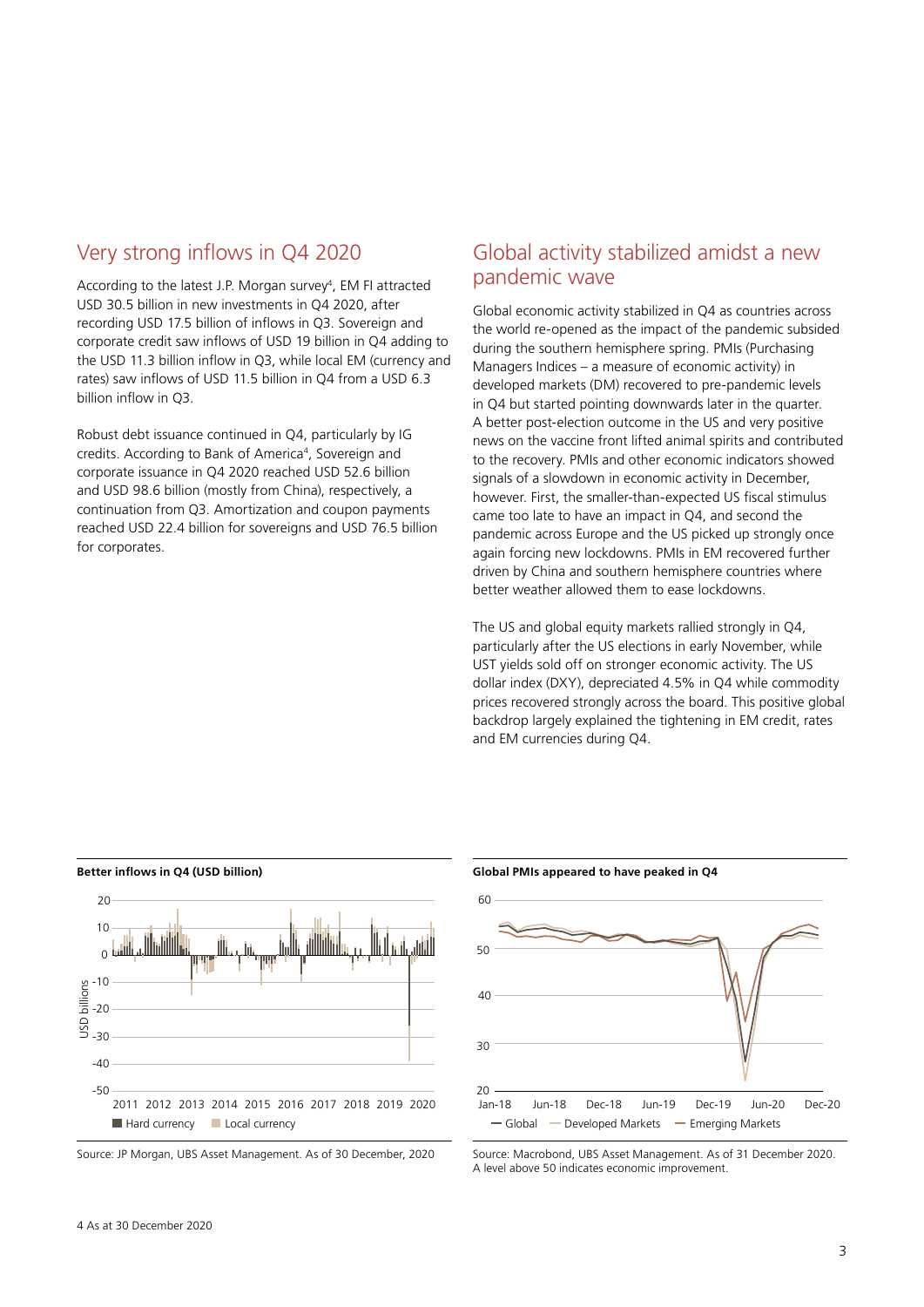## COVID-19 remains a significant risk

The third wave of the pandemic has been quite severe and some countries locked down again. This probably dented the recovery of global economic activity in Q4, but with the advent of highly effective vaccines, markets were more than willing to look through the new pandemic wave. In fact, markets were probably correct: with the vaccines available and ready to deploy it should be a matter of time before the pandemic is behind us and the world goes back to some resemblance of normalcy. The vaccines should be highly beneficial for the recovery of EM because lockdowns didn't have the expected results as they couldn't be enforced.

During Q4 financial markets benefitted from several positive factors that more than offset the worsening of the pandemic and other shocks in Q4. First and foremost, the combination of lax monetary policies, low and relatively stable DM yields and recovery in asset prices resulted in record easy financial conditions across DM and EM. Second, the post-election political environment in the US was better than expected, in spite of the several issues that arose. Third, after weeks of discussions a USD 900 billion (5% of GDP) second fiscal stimulus package was approved in December. Fourth, the Fed and other DM central banks double down on their resolve to keep rates at extremely low levels or, until inflation hits their inflation targets. Fifth, news on the vaccines was extremely positive in terms of their effectiveness, safety and availability.

## EM riding the blue-wave

The Democratic Party won the Presidency, the Senate and kept its majority in the House of Representatives. Such combination will give President-elect Biden room to undo many of the policies implemented by President Trump. He is likely to increase regulations and revive and strengthen the Affordable Care Act (Obamacare) by expanding access to Medicaid for low income households and adding a public option for others.

His signature policy is likely to be on the environment (100% clean energy with net-zero emissions no later than 2050). He is also likely to back an additional fiscal stimulus package, including broad employment compensation schemes and a bail out of several states under severe financial stress due to the pandemic. He has committed to hike tax rates on corporations (to 28% from 21%) and implement a 15% minimum tax on book income, restore the 39.6% income tax rate on high income individuals, tax investment income as ordinary income for individuals earning USD 1 million or more a year and impose a wealth tax.

On the external front, he is likely to be less confrontational with trading partners – including China (although he is likely to have a tougher stance than in the past), repair relations with the World Health Organization (WHO) and World Trade Organization (WTO), and rejoin the Paris Agreement.



**COVID-19 remains a significant risk (Daily new confirmed cases, in thousands)**

Source: Our World in Data, UBS Asset Management. As of 31 December 2020.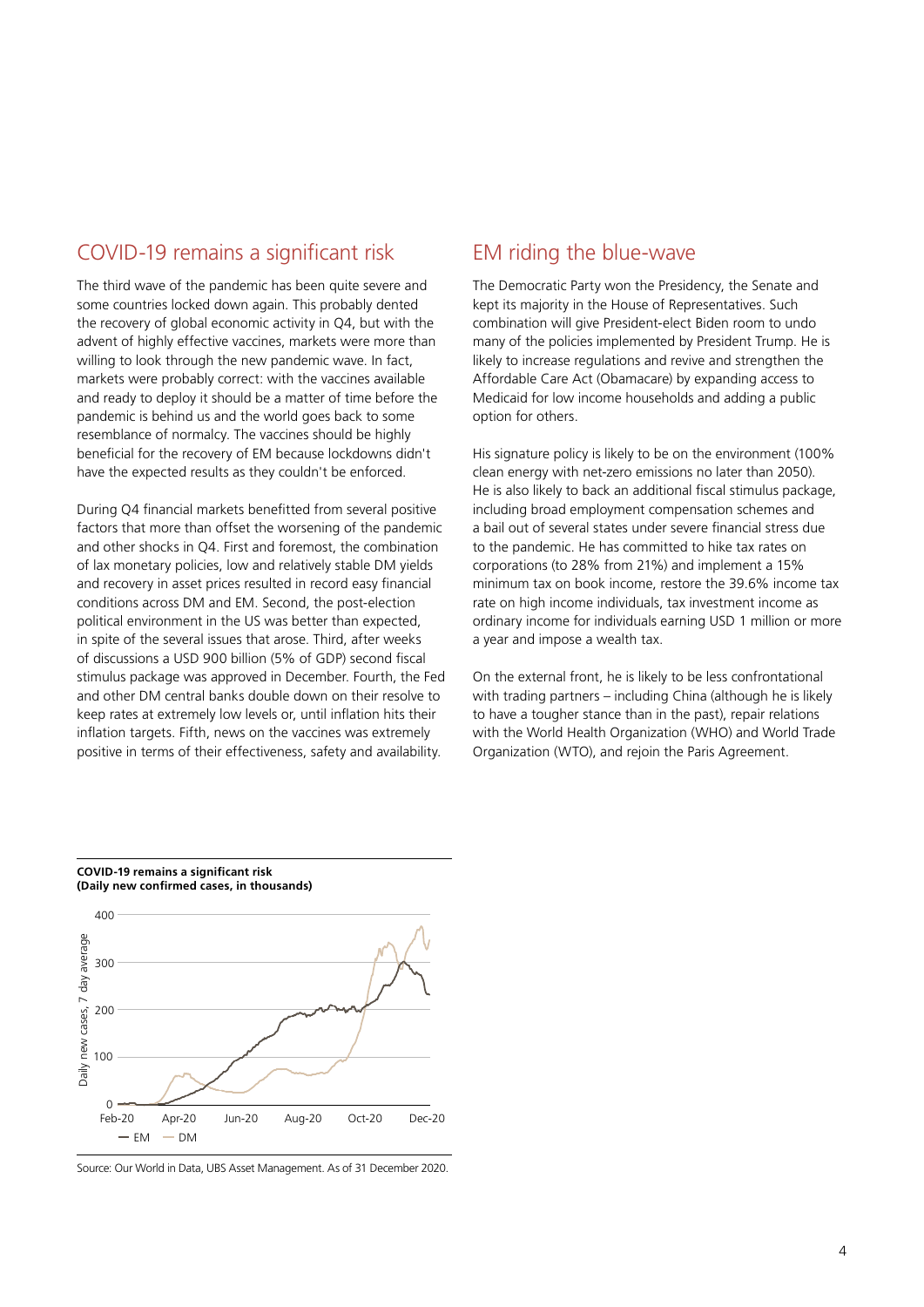Under this scenario, we would expect a strong rebound of economic activity in 2021-22. We would also expect that such fiscal-driven expansion could increase inflation expectations, weaken the US dollar and pressure UST yields upwards while steepening the UST yield curve as markets start pricing in Fed rate hikes as soon as mid-2022.

EM credit and rates will likely do well under the Presidentelect Biden administration in 2021, as income effects (higher growth) more than offset price effects (higher UST yields). Longer term however, higher UST yields have historically been detrimental for EM credit spreads and EM rates, particularly when those higher yields reflect higher inflations expectations and start pricing in rate hikes.

EM currencies will likely do better in a weaker US dollar environment, as long as UST yields sell off in an orderly fashion. An abrupt sell off in UST yields could drag most EM asset prices down. On the one hand, historical spreads have failed to compress enough to offset the negative impact of abrupt UST yields sell offs while the US dollar has tended to appreciate in those instances, weakening EM currencies.

## EM credit and rates at pre-pandemic levels, EM currencies offer value

Back in September we acknowledged that EM fundamentals have suffered with the pandemic, but we also said that spreads offered value at those levels and expected 50-75 bps compression in the next few quarters. Sovereign (corporate) spreads tightened 81 bps (67 bps) in Q4 alone. We believe that EM spreads have fully converged to fair value; one compatible with weaker macroeconomic fundamentals. EM rates are also at record lows in many instances. However, record easy global financial conditions, expectation of lowerfor-longer policy rates and additional fiscal stimulus coupled with strong inflows into the asset class could generate further spread/rates compression in Q1 2021, perhaps back to end-2019 levels, 50 bps below current levels. EM currencies can offer better opportunities, particularly in a weaker US dollar environment. *(Federico Kaune)*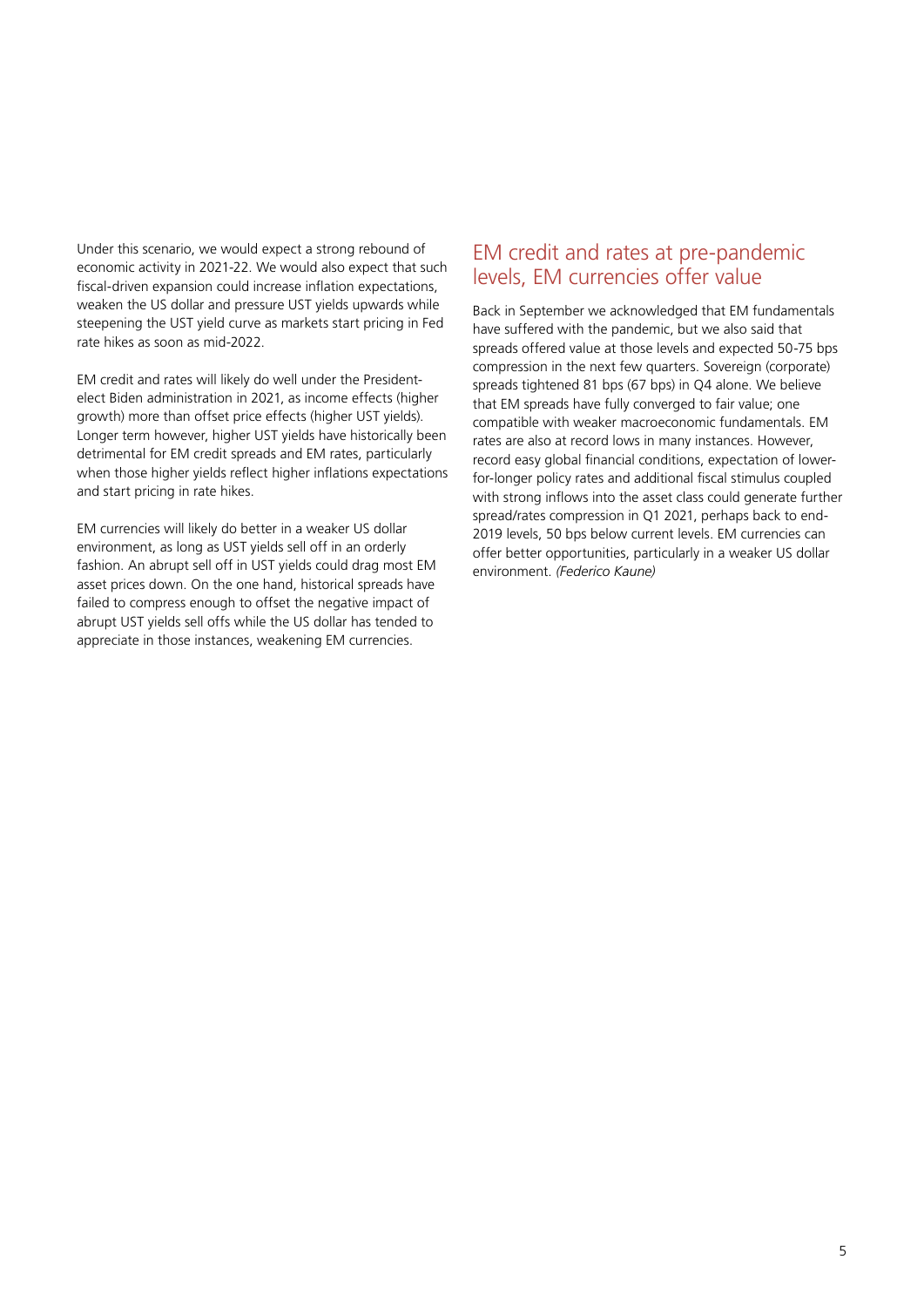# Debt matters: the bitter reality of pandemic-related cost for EM

Ultra-low interest rates are likely to limit the costs of fiscal stimulus in advanced economies, but the bitter reality in emerging markets is that more debt doesn't come for free. Since the Global Financial Crisis (GFC) gross debt has increased by 27 percentage points of GDP in both, DM and EM, to 125% and 65%, respectively, but the interest burden has followed opposite paths. In DM the cost of debt is expected to reach new lows in the coming years (1% of GDP in 2021 from 1.8% of GDP in 2011), in EM (excluding China) the cost is expected to increase to 3.1% of GDP by 2025, from 2.2% of GDP in 2011, a level only seen in the early 2000s. To make matters worse, this is all happening in an environment of slowing potential GDP growth in EM, in part due to less favorable demographics, which makes the arithmetic of debt sustainability more challenging.

Even if we assume that the fiscal accounts will improve as tax revenues pick up on the back of higher growth, a large fiscal effort is likely to be required to keep debt/GDP from

increasing further. Many highly indebted economies are facing a fragile equilibrium that could be easily derailed if another economic shock materializes. Latin America is a relevant example: it is the most indebted region in EM, (debt to GDP has increased by 11 percentage points to 81.5% in 2020), it has the lowest GDP growth potential (2.5%) in EM (4.5%), and the second highest interest rates behind sub-Saharan Africa. Thus, it's inevitable for the region to face a prolonged period of fiscal consolidation and reforms to increase its potential growth and reduce its debt burden. This is particularly true for Brazil, Argentina and Ecuador that have high debt levels and have struggled to grow in the past few decades, but Colombia also requires a tough fiscal effort to reduce debt levels and avoid losing its IG rating. In other regions, South Africa, India, Oman and Romania will certainly struggle to correct their fiscal accounts in the post-pandemic era. The unprecedented 2020 fiscal stimulus comes with a cost and will have to be followed by a remarkable fiscal consolidation in most emerging economies. *(Thiago Carlos)*





**2020E Gross debt vs fiscal consolidation required (% GDP)**



Source: IMF and UBS Asset Management. Date as of 31 December 2020. 1 For DM it was calculated the fiscal consolidation required to bring the Gross debt to 90% in 10 years.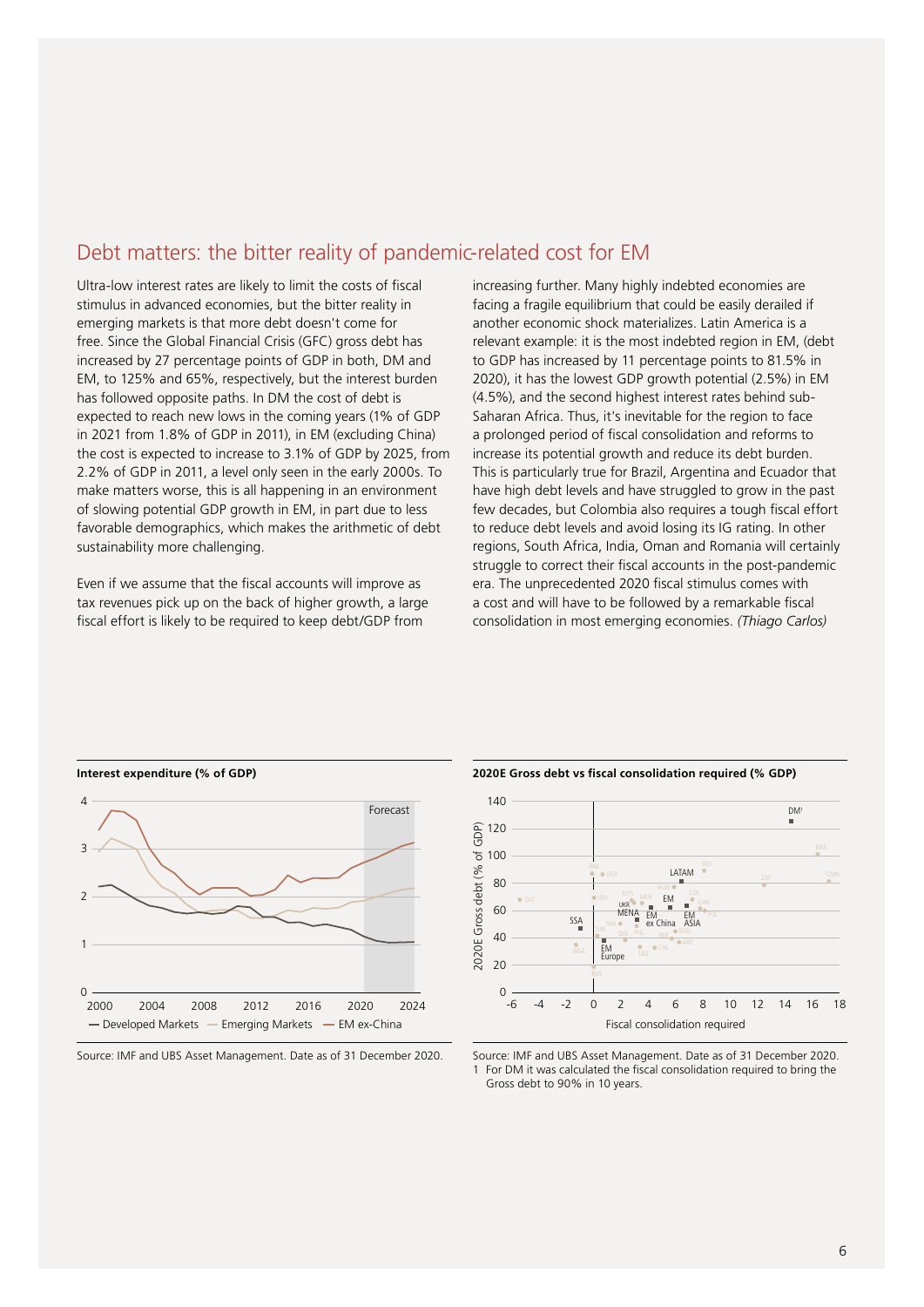# Immunizing EM: impact versus feasibility

The pandemic has caused the world economy to veer off course in 2020. The IMF forecasts indicate that by the end of 2021 the economies of most countries in the world would be smaller than in the absence of a global pandemic, with most EM (excluding China and newly industrialized economies) lagging DM in the recovery. The pandemic has left the biggest gaps in growth forecasts in countries like Mexico, Peru, Dominican Republic, Philippines and India – and the vaccines may help boost economic activity in those countries, eventually reducing these gaps. Investors may find it useful to differentiate amongst the varying degrees of impact and feasibility across countries because the paths to mass immunization will prove to be more difficult for some than others.

Will the vaccines – which exceeded expectations in both efficacy and timing – help reduce the gap in the growth forecasts? For most of EM the positive effect from the vaccine rollout would come first and foremost from a supportive external environment, as the vaccine availability and distribution in EM is likely to lag behind DM. As immunization campaigns take off in several EM, the direct impact on economic activity will vary across countries, depending on factors like the relative success in having contained the virus, the degree of stringency in social distancing measures and demographics.

At a regional level, the potential impact of mass vaccination is the greatest in Latin America because most of the countries were hit particularly hard. The greatest impact on economic

activity is expected in Argentina, Peru, and Bolivia, which imposed severe lockdowns. On the other hand, China, South Korea, and Vietnam, which contained the virus without prolonged lockdowns, should experience a smaller boost from vaccination. Similarly in sub-Saharan Africa, due to the relatively fewer number of confirmed cases and fatalities, less stringent mobility measures and more favorable demographic profiles, the vaccines' potential economic impact would be relatively small.

In EM, another important issue to consider besides the potential economic impact of vaccines is feasibility. Access, distribution bottlenecks, and confidence in the vaccines matter. DM countries that managed to secure sufficient doses of approved vaccines ahead of others started vaccinations in December 2020. EM countries, including many in Sub-Saharan Africa that rely entirely on Covax (a multilateral mechanism for pooled procurement of vaccines) are unlikely to begin vaccination until late 2021. The quality of healthcare infrastructure plays a role too. Strong healthcare systems (Israel, Uruguay, EU, and the Gulf countries) allow for speedier facilitation of public health campaigns. EM populations appear more likely to trust the safety and effectiveness of a vaccine than DM, but low levels of trust in countries like South Korea, Russia, and Ukraine could hamper vaccination efforts. Countries that did not procure vaccines developed in Europe or the US and rely on vaccines that have so far lacked data transparency, are more likely to suffer from vaccine hesitancy. *(Yuni Kim)*



Source: IMF and UBS Asset Management. Date as of 31 December 2020.

## **Mass vaccination across EM: impact vs. feasibility**



Source: Duke University, Our World in Data, Oxford University, World Bank, World Health Organization, World Tourism Organization, Welcome, UBS Asset Management. As of 30 September 2020.

Note: The impact of mass vaccination on economic activity in country and its feasibility in implementing the vaccination campaign was assessed by considering various factors. Mass vaccination is considered to be more impactful in countries with higher COVID-19 burden, more stringent mobility measures, and higher share of vulnerable population, proxied by the number of confirmed COVID-19 cases per million, the Oxford Stringency Index, and the share of population aged 65 and higher, respectively. In terms of economic activity, the impact would be the most immediately reflected in those with high shares of domestic demand and/or high dependency on tourism. The implementation of mass vaccination is considered more feasible in countries that have secured adequate supply of approved vaccines (in terms of percentage of population) and where people have higher confidence in vaccines' effectiveness and safety (measured using surveys from the Vaccine Confidence Project). In addition, having adequate healthcare capacity, proxied by government health spending per capita (PPP), plays a significant role in carrying out public health campaigns. The "impact" and "feasibility" scores use the averaged Z-scores of these measures.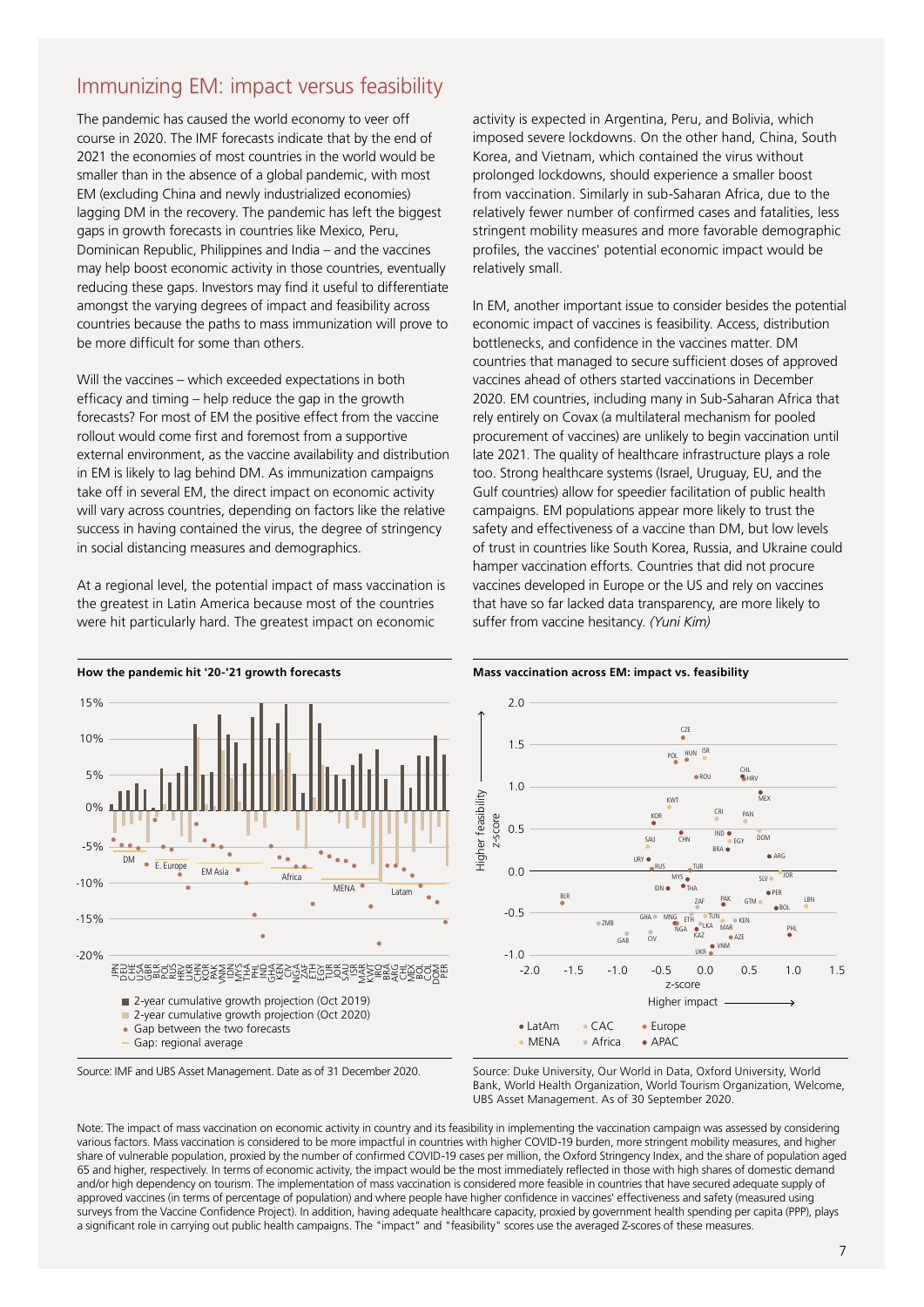# Commodities: Outlook and historical impact on EM fundamentals

The outlook for commodities appears generally favorable. The COVID-19 vaccine is going to be introduced gradually in 2021, which should lead to a progressive reopening of the economy, recovering growth and to substantially increase the movement of people and things. At the same time, the US dollar weakness is likely to continue as the Fed should keep interest rates low for a while. Valuations are also generally attractive, as the CRY Commodity Index closed 2020 at the lowest level in 19 years.

Oil demand is likely to pick up gradually in 2021, with a full recovery by 2022. On the supply side we believe that OPEC decisions will remain crucial to determine production levels, while increases on Iranian production are now more likely under the Biden administration. Copper performed well in 2020, supported by recovering Chinese and global demand since April. These dynamics are likely to continue but at a more moderate pace due to increasing supply levels (pandemic related production disruptions are less likely to take place in 2021 on the back of the vaccine). Similarly, agricultural demand should benefit from the increase in mobility and commercial food consumption. On the supply side, while weather related disruptions have historically led to volatility in output, rising margins should increase supply. The outlook on gold prices is less optimistic, firstly due to valuations and secondly as US real yields are likely to rise

during 2021 due to the expected economic recovery on the back of the vaccine delivery and fiscal stimulus. Historically, increases in real yields have led to lower gold prices.

In general, to what extent do commodity prices affect EM countries? We analysed the historical impact of commodity prices on the fundamentals of EM countries, by correlating the CRY index with the fiscal and current account performances of countries in the five main regions in EM (Asia, Europe, Africa, Middle East, LATAM) over the past 20 years. Looking at the results, while both fundamentals correlate positively with commodity prices, we observe stronger correlation levels with fiscal results (0.49) rather than current account performance (0.36). Regionally, on the fiscal side, we highlight meaningful correlation levels (above 0.5) in LATAM, Middle East and Africa, suggesting that these regions' fiscal performance improves in years when commodities rise in price. On the current account side, results are more dispersed. While Middle East and Africa post significant positive correlations (0.6), Europe and Asia show low explanatory levels, as external accounts are generally less impacted by swings in commodity prices compared to other regions. Overall, if higher commodity prices do materialize in 2021, we should generally expect an improvement in fundamentals across the board, with a more pronounced amelioration in Middle Eastern and African countries' twin deficits among all regions. *(Gianandrea Heyer)*



## **Fiscal balance (% of GDP) and commodity prices in EM (YOY %), 2001-2020**

Source: IMF and UBS Asset Management. Date as of 31 December 2020.





Source: IMF and UBS Asset Management. Date as of 31 December 2020.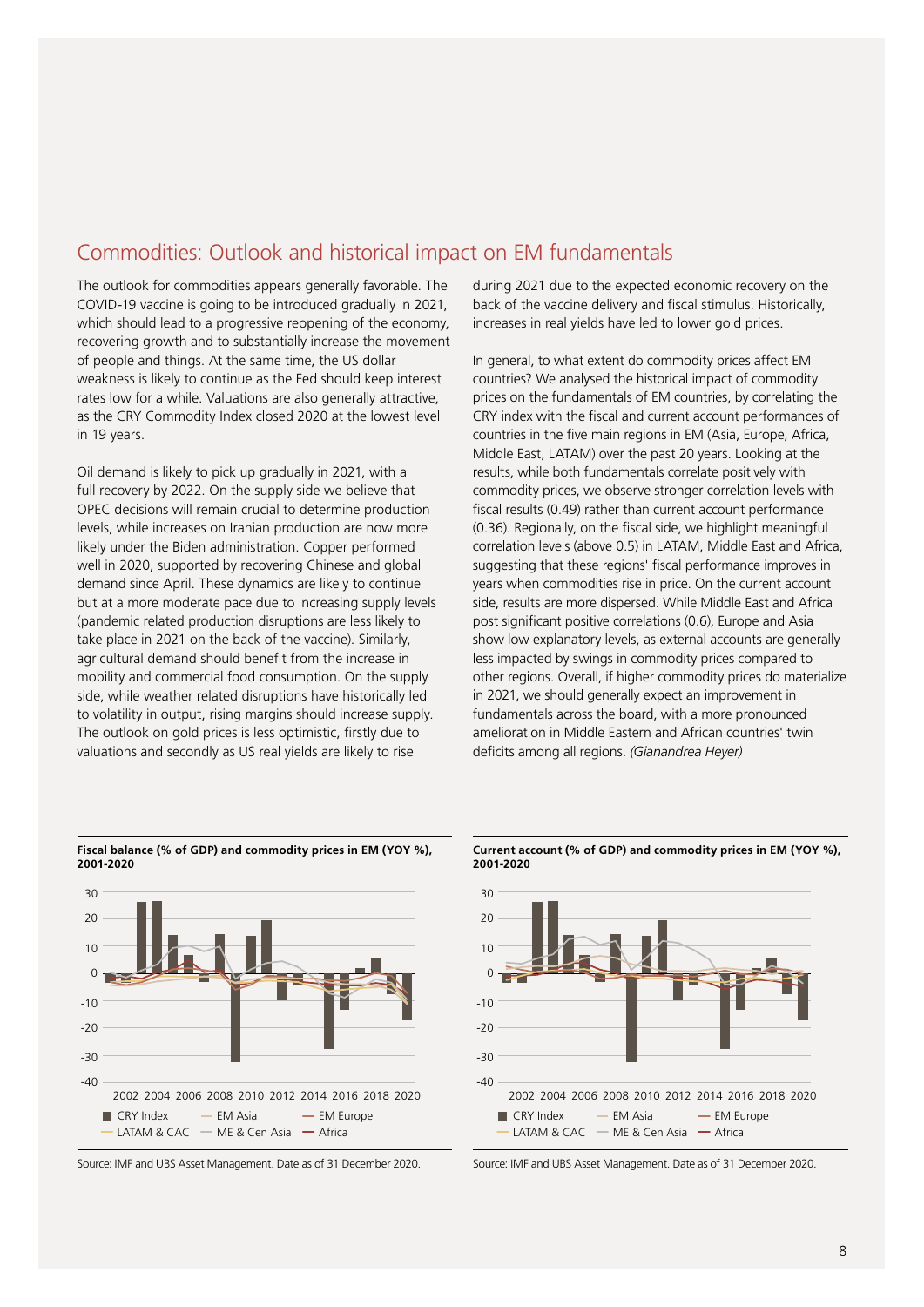# Sovereign debt: Strong rally in high yield

Sovereign credit posted a strong 5.80% total return in Q4 2020 (measured by the JP Morgan EMBIGD Index). Spreads tightened an impressive 81 bps to 352 bps, generating a 7.36% spread return. US Treasury yields sold off roughly 20 bps in Q4, detracting from performance. IG spreads tightened 44 bps to 152 bps and high yield (HY) spreads 145 bps to 608 bps in Q4, continuing with the trend in Q3. As a result, EM IG (HY) sovereigns returned 2.96% (9.32%) in Q4 2020.

The EMBIGD index widened 61 bps in 2020, resulting in a 5.26% total return and a -2.94% spread return. The strong rally in UST yields added 8.2% to total return. Sovereign spreads started the year at 291 bps, widened 430 bps to 721 bps in March 23, 2020 and rallied back to 352 bps by end-2020. IG spreads have fully converged to end-2019 levels, while HY spreads are still 121 bps wider than at the end of 2019.

All the positive total return in sovereigns during Q4 was generated in November and December, particularly in November after the uncertainty surrounding the US election subsided and expectations of further fiscal stimulus increased. In response to the fading uncertainties, flows into EM FI funds increased substantially, driving prices up everywhere, but most notably on relatively illiquid high yielding bonds in Africa.

All regions generated positive total returns in Q4 as it was the case in Q3. Africa posted an outsized 14.31% return, relative to any other region. The African rally was broad: 10 out of the 12 African countries included in the EMBIG index rallied more than 10%, with Angola (22.49%) at the helm. On the other extreme, Zambia, which had recently defaulted on its external obligations, rallied 2.53%. Angola and other oil exporters – including Ghana and Nigeria –benefitted from the rally in oil prices of almost 20% and strong inflows into indexed funds.

Emerging Europe finished a distant second, posting a 6.61% total return. High-yielders including Ukraine (14.32%), Turkey (12.35%) and Belarus (10.88%) showed the strongest returns. Ukraine benefitted from ongoing discussions on a program with the International Monetary Fund (IMF), while Turkey started rallying once the central bank changed course and started tightening monetary policy, thus strengthening the currency.



**EM sovereign debt returns over the past 5 years**



Source: JP Morgan monitor. As of 31 December 2020.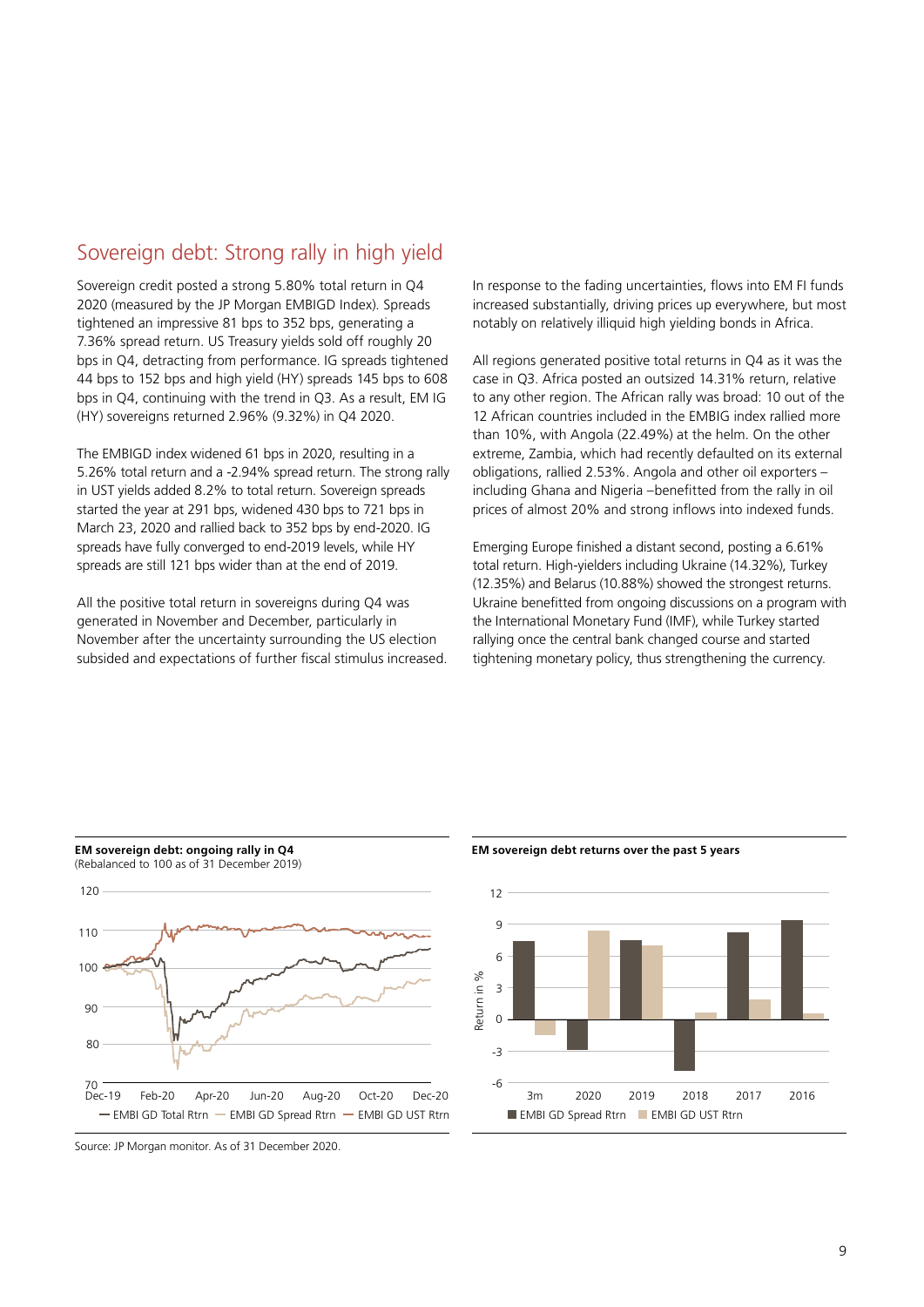Latin America came third with a 6.00% total return. Dominican Republic, Mexico and Jamaica returned close to 13% each. On the other extreme, those countries that had recently restructured their external obligations lagged. Argentina (-2.83%) and Ecuador (-2.39%), underperformed in part because their new post-restructuring bonds lack carry as they pay close to zero coupons. This feature deters a large group of leveraged investors from allocating risk to these bonds. Argentina's underperformance was noticeable in that it followed negative performance in Q3. Clearly investors did not agree with the post-restructuring economic strategy presented by the government and are still waiting for a program with the IMF.

The Middle East returned 3.92%, led by high yielding Jordan (13.27%), Egypt (12.96%) and Oman (11.54%). Lebanon continued imploding, returning -21.89%, as the government has been unable to design, agree and implement an economic recovery program that donors and multilateral organizations could back. The mediocre returns of several IG oil exporters in the region reflected the negative impact of higher UST yields in Q4, as most of those bonds are long duration and low yielding, which makes them more sensitive to UST moves. Asia returned 1.13% in Q4. Tajikistan (8.23%) and Azerbaijan (7.06%) showed the highest returns. China was flat, reflecting

the negative impact of US sanctions on several government related companies that resulted in a significant spread widening in several IG bonds. At this juncture it is unclear whether the Biden administration will reverse those sanctions. Sri Lanka sold off 13.12% reflecting growing concerns on the country's ability to continue to service its bonded debt in 2021.

At around 350 bps for the EMBIGD, sovereign spreads have largely converged to their 10-year mean (344 bps), on strong inflows and despite their higher indebtedness and weaker capacity to pay after the pandemic.

At 150 bps, EM IG spreads have fully converged to prepandemic levels and are trading 50 bps wide to US IG, in line with historical levels. At 570 bps EM HY spreads (excluding credits in default) are 50 bps wider than their 10-year mean and pre-pandemic levels and 150 bps wider than US HY. Spreads could tighten 25-50 bps in the next few quarters in the current favorable risk-on global environment.

We believe that reaching pre-pandemic spread levels (c. 300 bps) is possible due to strong demand for EM credit and ample global liquidity. This could happen even if weaker EM fundamentals warrant higher risk premiums. *(Federico Kaune)*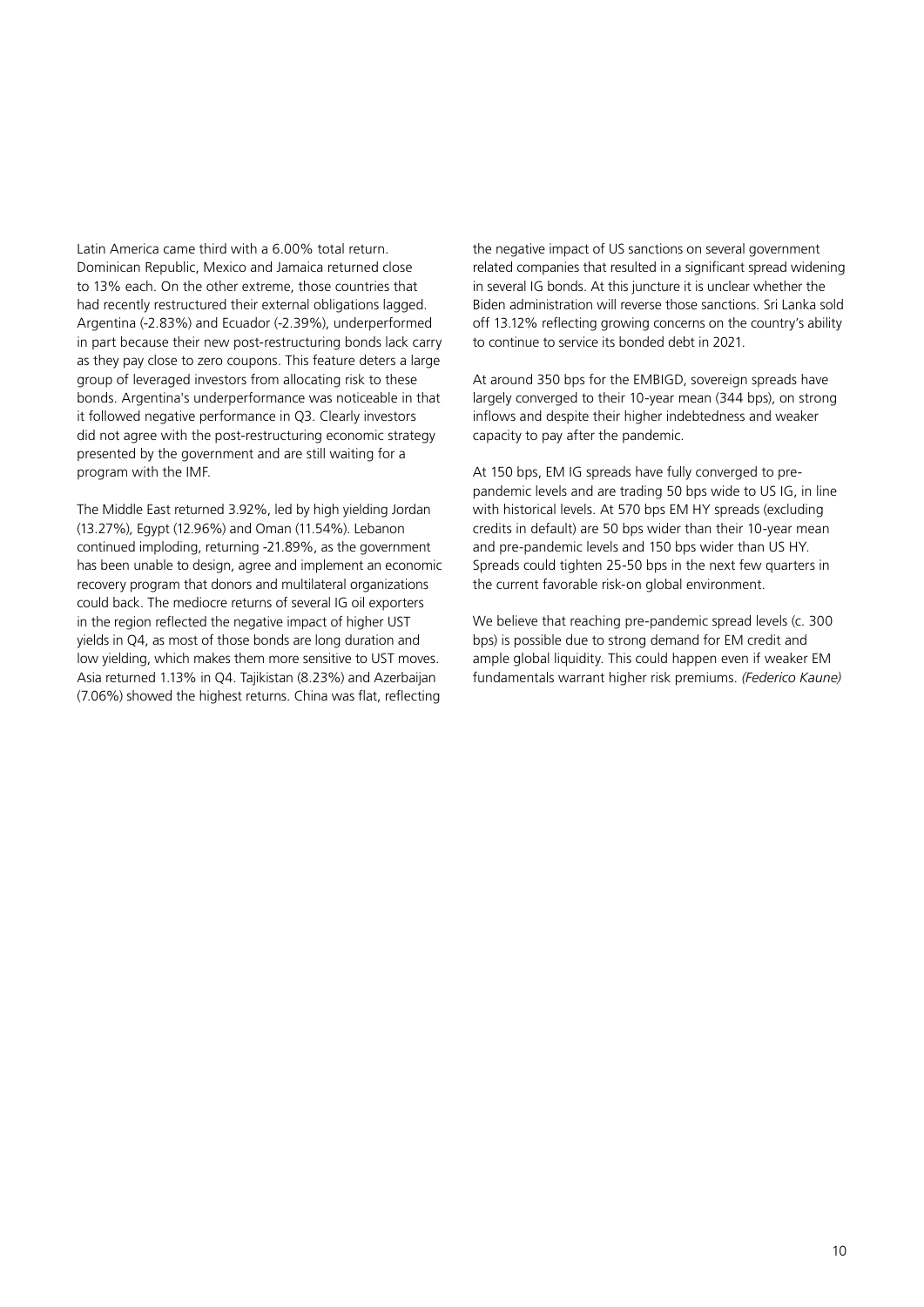# Corporate debt: Eyeing a post-pandemic recovery

EM corporate credit returned 4.29% in Q4 2020 (as measured by the JP Morgan CEMBID Index), 5.10% from the 67 bps spread compression and -0.77% from UST. EM corporate credit returned a strong 7.35% in 2020. This annual return was a combination of spreads widening by only 23 bps when combined with a carry, contributed 1.20% to the annual return, whereas Treasury contributed 6.08% to full year 2020 returns.

In Q4 all regions provided positive total returns. The largest outperformers were Africa and Latin America with Asia lagging in both total returns and spread returns. In Q4 2020 corporate bonds in Ghana (33.47%), Argentina (12.94%), Ukraine (10.94%), Zambia (9.97%) and Turkey (7.73%) provided the largest positive returns while the largest underperformers were again from low spread/yielding countries of Poland (0.45%), Korea (1.32%), Taiwan (1.44%), China (1.61%), and Qatar (1.77%). From a sector perspective, pulp & paper (7.80%), metals & mining (6.83%) and oil & gas (6.23%) provided the largest positive returns while the lowest returns were infrastructure (2.94%), financials (3.17%) and utilities (3.27%).

**Financials**: Supportive forbearance measures mitigated the deterioration in asset quality, earnings and capital erosion, but fundamentals are likely to remain under pressure in 2021. Loan growth should be moderate, supported by fiscal measures and government guarantees. Risks are contained at EM banks as they have strengthened capital positions, reduced leverage and generally maintain higher levels of liquidity since the GFC. Fundamentally, we continue to prefer large high quality franchises that have solid capital and liquidity buffers and conservative underwriting standards.

**TMT** (tech. & telecoms.): A defensive sector against the pandemic as consumption of mobile, internet and TV subscription services remained resilient. Moreover, demand for telecom services surged following the lockdowns, with increases in mobile and fixed broadband traffic. The long-term investment case for TMT remains largely intact, on the back of a supportive demographic in EM and comparatively lower penetration rates relative to developed economies.

**Oil & gas**: Despite some signs of a demand pickup, we remain cautious on the oil-market recovery. This is due to a slowdown in crude buying from China after its massive stockpiling, inconsistent adherence to OPEC's oil output cuts, the potential changes in fuel consumption patterns, particularly in transport, and continued overhang of inventories.



## **EM corporate spreads by sector** Measured in bps as of 31 December, 2020





The z-spread – also known as the zero-volatility spread or the static spread – measures the spread over the benchmark zero coupon swap curve. Source: JP Morgan monitor. As of 31 December 2020.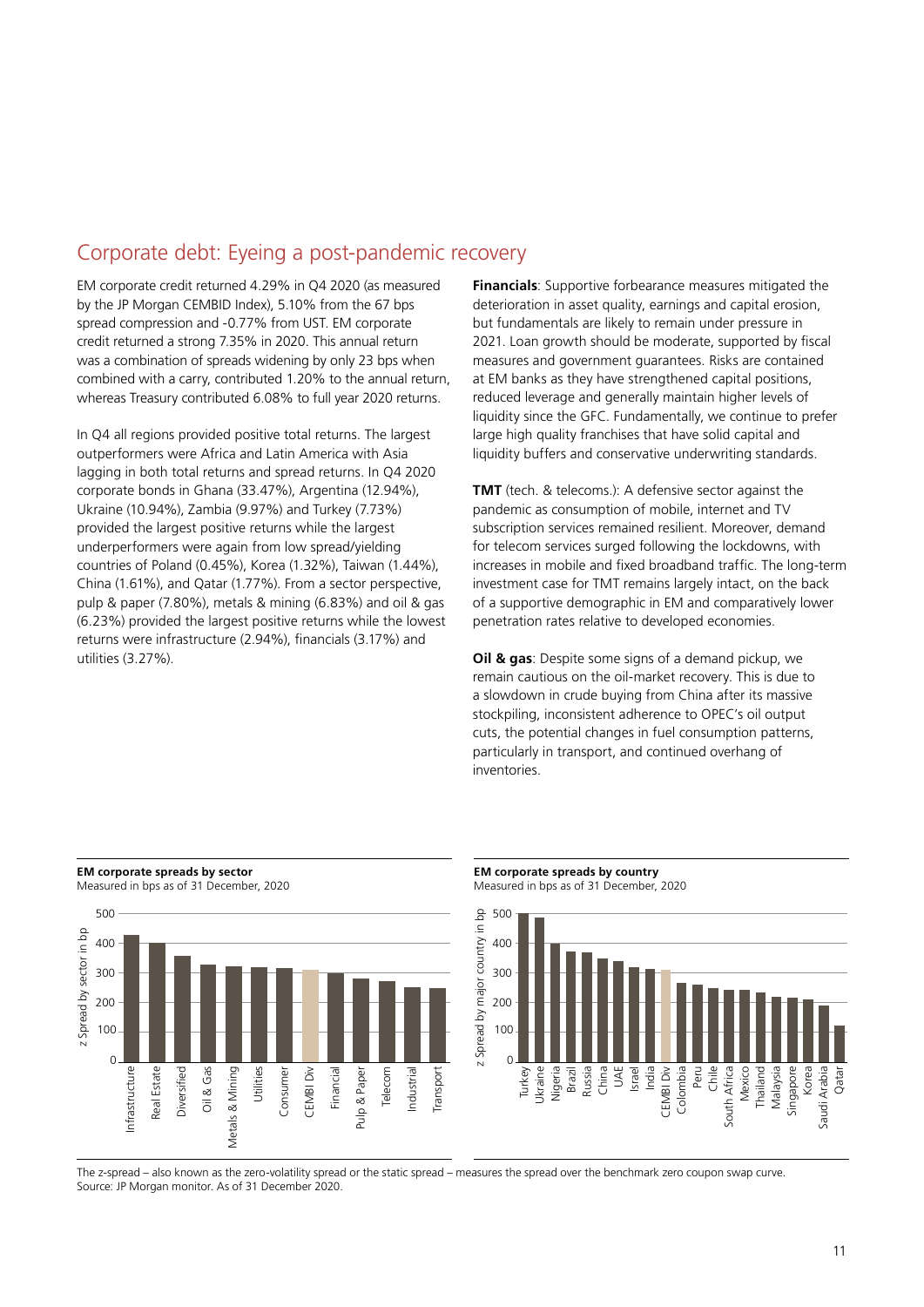**Consumer**: Components of this segment considered first necessity such as packaged food, beverages and household products, particularly exporters and companies with international operations in developed countries are likely to benefit from the recovery. As we expected, consumer discretionary underperformed in most parts of the current pandemic due to periodic shelter-in-place, lockdowns and/ or social distancing measures. This not only reduced store traffic, but also average ticket size and same-sales store (SSS). However, we prefer to stay nimble with non-food retailers and travel & leisure.

**Metals & mining**: The better than expected economic recovery in China has improved the outlook/demand for iron ore, copper, aluminium, steel and zinc. Risks remain finely balanced, on unknown US/China relationship, oncoming supply and continued uncertainties over the pandemic. We still prefer to maintain exposure to low-cost, lower-levered larger producers of iron ore, gold, silver, and copper.

As we highlighted in previous quarters, EM issuers had prudently executed liability management exercises and alleviated short term funding pressures while lowering funding costs. We also highlighted that the sharp decline in growth, demand, and consumer confidence, would likely result in an increase of distressed events (defaults / distressed exchanges), primarily from airlines, hotels and retailers. While these events did materialize, it was not at the initially expected levels, as the prudent liability management exercises carried out by corporates over the previous few years, along with continued supportive central bank liquidity measures, reduced risks for most EM high yield issuers, enabling most corporates to weather the shocks of 2020.

We remain cautious on credits with low to negative cash flow generation and tight liquidity buffers. The weakest corporations tend to be in the most exposed sectors including; transport, industrials, travel & leisure, oil & gas and telecoms. We will tactically participate in these sectors given our positive outlook at the start of 2021. Performance in 2021 will likely rely on beta management, tactical duration positioning, while maintaining core exposure to names with strong fundamentals. While EM corporate credit has seen a significant rally from the March lows we remain bullish on EM credit given the roll out of COVID-19 vaccines and improvements in expectations of global growth and commodity demand. *(David Michael)*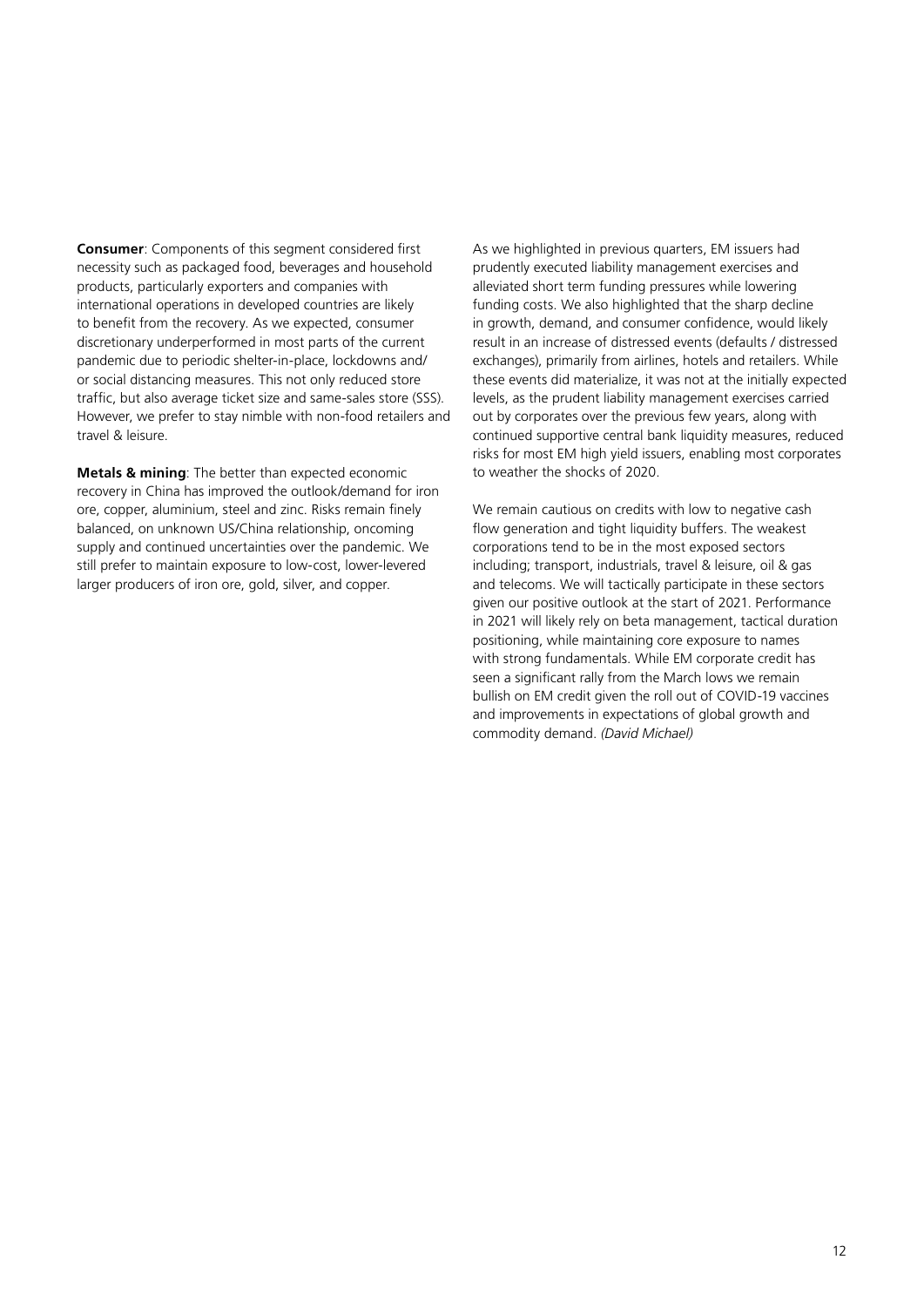# Local debt: A weakening US dollar trend

EM local debt showed a 9.24% total return in Q4 (as measured by the JP Morgan GBIEMGD Index) turning performance from a sharp loss to a 2.69% return in 2020. The Q4 performance was largely due to a recovery in EM currencies (6.35%) rather than rates. Higher currency returns were a reflection of a general US dollar weakening trend post US elections in November. The prospect of ongoing fiscal and monetary stimuli in the US, less antagonistic US-China relations and the roll out of COVID-19 vaccines played a role. Flows into EM local funds, absent most of the year, also picked up strongly.

The outlook for Q1 2021 may continue to be positive for currencies and more balanced for rates. However, valuations are no longer distressed and the economic damage cause by the pandemic is bound to create volatility in the markets. Room to cut rates is now limited across EM, and interest rate hikes are possible in the second half of 2021. In our view, there are a few pockets of value in steep yield curves in more vulnerable markets such as South Africa. EM currencies have potential to perform well in Q1, but solid performance would only be consistent with clear evidence that the pandemic is under control. The degree of fiscal deterioration and ability of countries to grow, cut expenditure, and tap sources of funding would become a differentiation factor toward the middle of the year.

In Latin America, Mexico has some room to cut rates. Brazil has ended the cutting cycle, but the yield curve has a significant risk premium given the low inflation outlook as rate hikes are priced in to 2021. The Chilean rates markets have little additional room for a rally, and political noise will increase ahead of April elections. The Colombian yield curve is steep and the central bank will likely remain on hold. We think Brazilian real, Mexican peso and Colombian peso have room

to rally further, but are more neutral on Chilean peso and expect low volatility in Peruvian sol.

In EMEA, Turkey has sharply reversed course and pivoted to a more orthodox monetary policy after loss in reserves and high inflation, which supports the currency. The outlook for South Africa's growth and fiscal balance remains bleak, but the country's large domestic asset base and improved political support of the government should allow asset prices to muddle through. Russian bonds and currency have underperformed even as oil prices recovered from the lows and the government maintained fiscal restraint. The risk shifted again to geopolitics.

Central Europe has been marred by a resurgent COVID-19, and a political standoff with EU. However, it should benefit from a recovery in core Europe and the strength in the EURO. Interest-rates however are historically low and we believe there is limited value in bonds.

Following a period of volatility earlier in 2020, APAC currencies have recovered and the Chinese yuan has rallied from ~7.1 in June to ~6.60 by year end. Most APAC currencies also rebounded showing positive results for the year driven by better COVID-19 outcomes and the recovery in China. China's central bank has been reluctant to ease monetary policy given robust recovery creating yield support for the Chinese yuan. Most central banks in APAC have limited room to cut rates, in our view.

The main risks to the outlook are stemming from the uncertain nature of the global pandemic, geopolitical tensions, and lack of yield support for currencies in most markets. *(Igor Arsenin)*

### **Currency returns: more sensitive to economic and political shocks**  (rebalanced to 100 at the start of the period)

The graphs below show the total return of JP Morgan GBI-EM Global Diversified and its components, local debt return with FX hedged into USD and currency returns. Local debt return results from yield movements and coupons of the underlying bonds in local currency. Currency return results from exchange rate movements and carry





Source: JP Morgan monitor. As of 31 December 2020